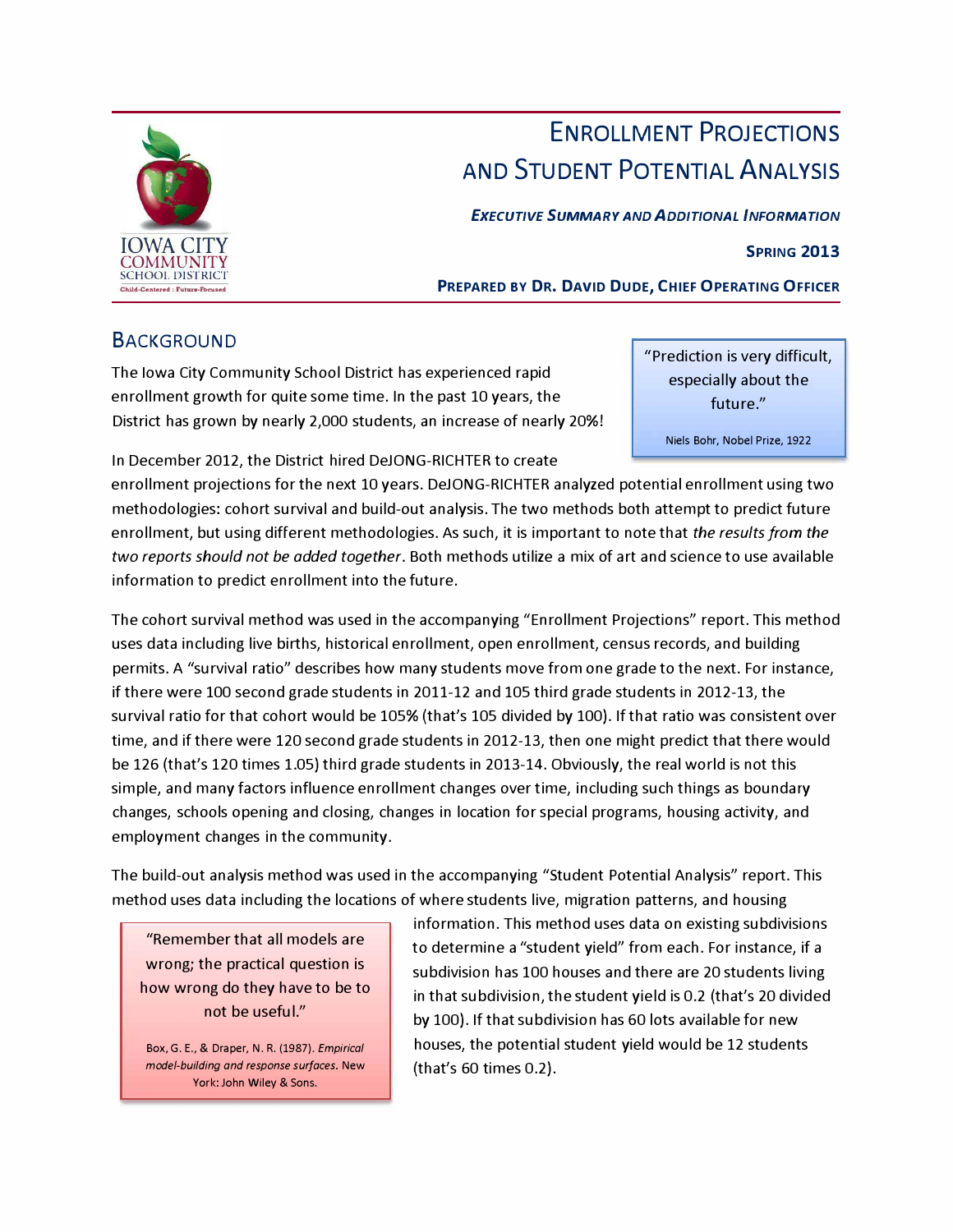## **FINDINGS**

DeJONG-RICHTER predicts that the District's rapid enrollment growth will continue into the future, growing by nearly 3,000 students over the next 10 to 20 years.

#### **SUMMARY OF K-12 ENROLLMENT PROJECTIONS USING COHORT SURVIVAL METHOD**

The "Enrollment Projections" report shows large areas of growth likely in the next 10 years in the north, west, and east/southeast. Many elementary schools have potential growth in excess of 50 additional students, with Garner the largest at 202 additional students! In the north, Garner, Penn, Van Allen, and Wickham have a combined growth of 445 students predicted. In the east/southeast, Lemme, Lucas, and Wood have a combined student growth of 228 students predicted. In the west, Borlaug, Horn, and Weber have a combined student growth of 297 students predicted.

Overall, this method predicts **over 2,800 additional K-12 students in the next 10 years.** 

Table 1 summarizes the K-12 enrollment projections using the cohort survival method. The table shows how enrollment is predicted to change next year and 10 years from now. Projections for each of the next 10 years, by grade and by school, are available in the accompanying report.

#### **SUMMARY OF K-12 ENROLLMENT PROJECTIONS USING BUILD-OUT ANALYSIS**

The "Student Potential Analysis" shows large areas of growth likely in the next 20 years in the north and east/southeast. Many elementary schools have student potentials of 70 or more additional students, with Penn by far the highest at 508! In the north, Garner, Penn, Van Allen, and Wickham have a combined student potential of 999 students. In the east/southeast, Lemme, Twain, and Wood have a combined student potential of 271 students. In the west, Weber has a student potential of 86 students.

Overall, this method indicates potential for **over 2,500 additional K-12 students in the next 20 years.** As explained in the report, the lower prediction using this method is likely due to two primary factors: the focus on areas of significant growth and land use data being unavailable.

Table 2 summarizes the K-12 enrollment projections using the build-out analysis method. The table shows the count of potential students over the next 20+ years. Additional details, including maps of growth areas, are available in the accompanying report.

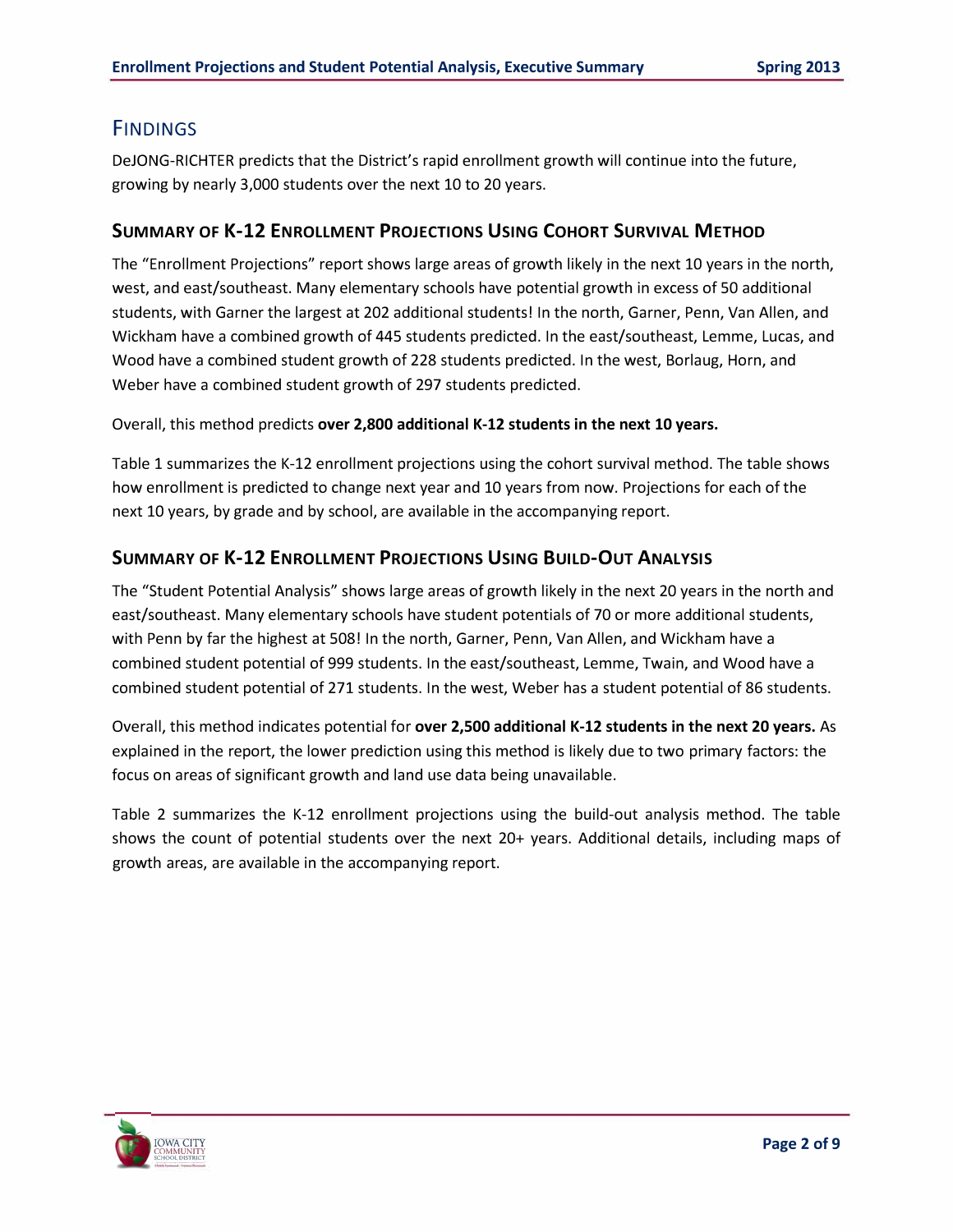# OTHER STUDENT COUNTS

#### **PRE-SCHOOL STUDENTS**

The reports included here reflect counts of students in grades kindergarten through 12, so pre-school students are not included in these counts. The 2012-13 counts for pre-school students by building are included in Table 3.

#### **STUDENTS COUNTED IN ONE SCHOOL BUT ATTENDING ANOTHER**

Some students are counted in one school although they actually attend in another location. For instance, students served at Transitions or the Theodore Roosevelt Education Center (TREC) are reflected in the counts of the school to which they are assigned (such as City or West, for instance). For purposes of reporting enrollment to the Iowa Department of Education, these are programs, not schools. While Tate High School also draws students from throughout the District without regard to where the students live, much like Transitions and TREC, this is considered a school by the Department of Education, and therefore projections for Tate are provided in these reports.

#### **HEAD COUNTS VERSUS CERTIFIED ENROLLMENT**

In the reports summarized here, the K-12 student enrollment for the 2012-13 school year is 12,479. In the 2013-14 Certified Budget report, presented to the Board of Education on March 5th, 2013, the "certified student enrollment" for the 2012-13 school year is 12,774.4. It can be confusing when two official reports present enrollment counts that appear to conflict. In Iowa, students are counted different ways depending on the purpose of the count. Two such ways are "head counts" and certified enrollment. The 2012-13 Enrollment Report, presented to the Board on December 4th, 2012, contains an explanation of the difference between head counts of students and certified enrollment (see pages 5 and 6 of that report). Basically, some students are traditional, full-time students, and others are not (those who are dual-enrolled or utilize home school assistance, for instance). Those who are not will result is less funding to the District than the funding for those who are, thus the various weightings accounted for in certified enrollment.

Table 4 shows how students were counted in the 2012-13 school year. These are the actual categories and counts that were submitted to the Iowa Department of Education. The blue-shaded cells combine to give the "head count" of K-12 students (12,479) that is reflected in Table 1. The purple-shaded cells add up to the "certified enrollment" ([12,774.35\)](https://12,774.35) upon which District funding for the 2013-14 school year is based. The enrollments in the Enrollment Projections and Student Potential Analysis reports represent head counts.

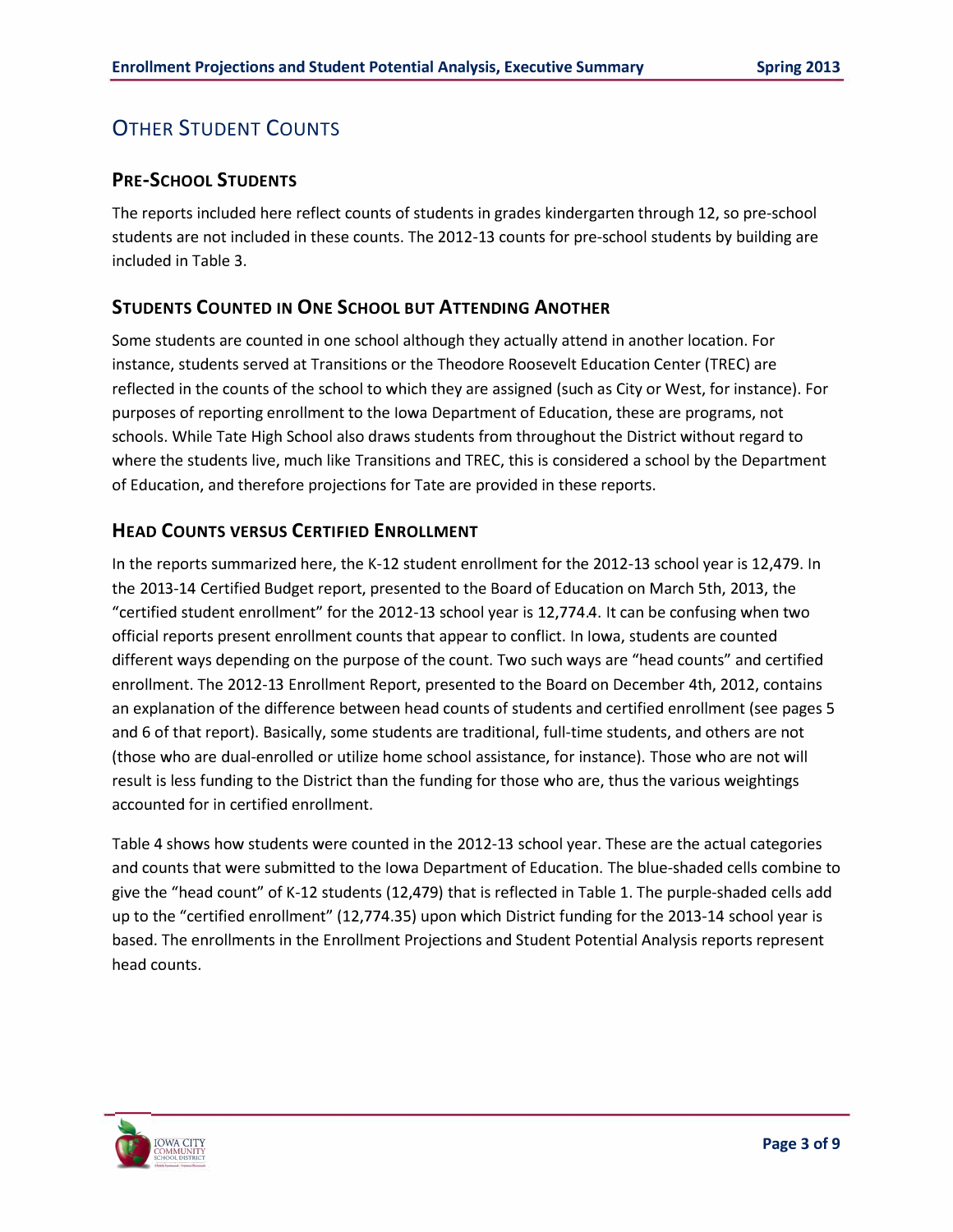## **CONCLUSION**

By all accounts, the Iowa City Community School District is likely to continue to experience rapid growth. The District can anticipate an average of **250 to 300 new students every year for the next ten years or more.** The most rapid growth is predicted for the next four years, with predicted increases of 347, 331, 482, and 414 new K-12 students, respectively.



# **Projected Enrollment and Enrollment Growth**

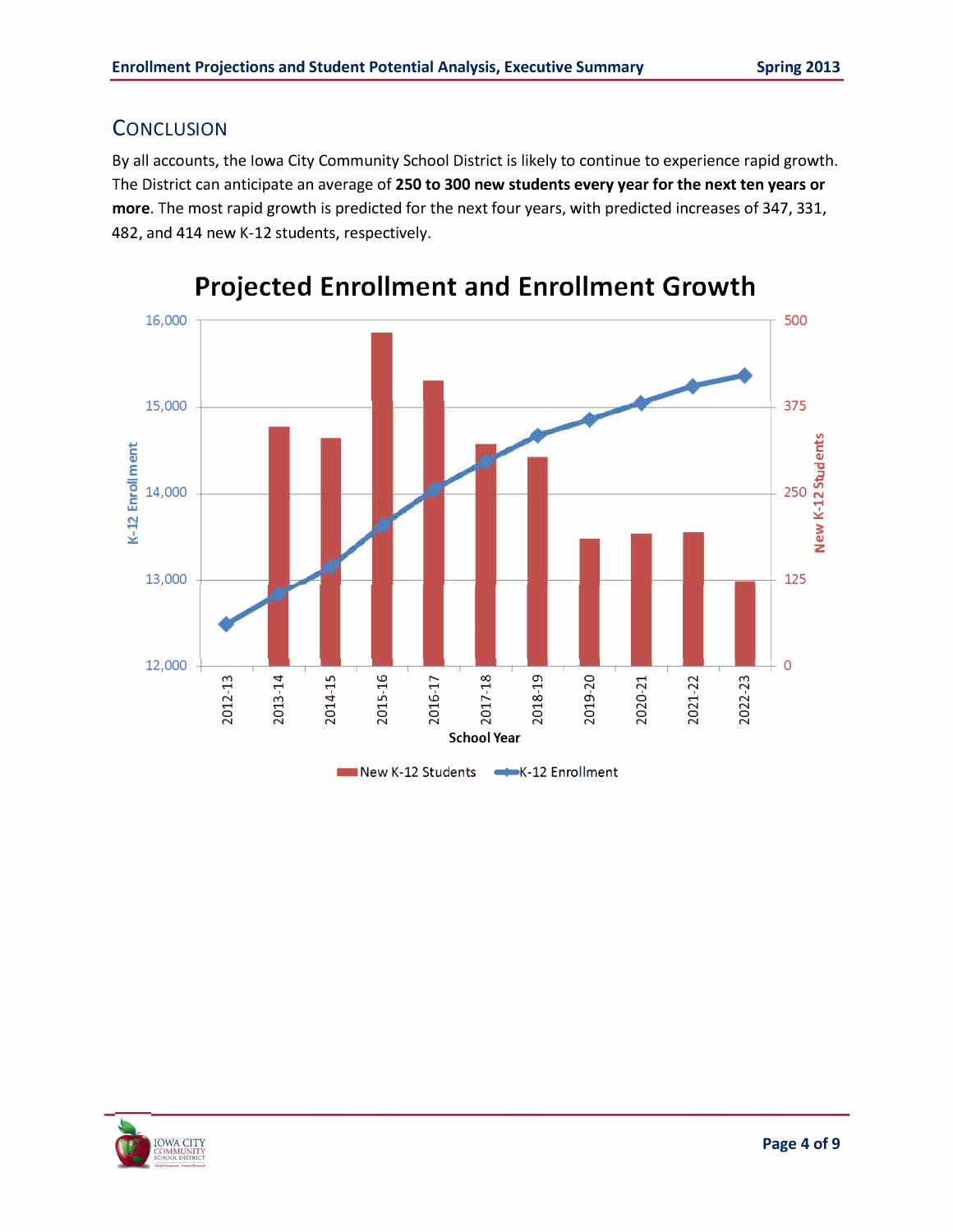|                    |                              | 2013-14<br>$(1$ year) |                               |          | 2022-23<br>$(10 \text{ years})$                |          |          |
|--------------------|------------------------------|-----------------------|-------------------------------|----------|------------------------------------------------|----------|----------|
| <b>School</b>      | 2012-13<br><b>Head Count</b> | <b>Head</b><br>Count  | <b>Change from</b><br>2012-13 |          | <b>Change from</b><br>Head<br>2012-13<br>Count |          |          |
| <b>Borlaug ES</b>  | 326                          | 364                   | $+38$                         | $+11.7%$ | 476                                            | $+150$   | $+46.0%$ |
| C. Central ES      | 429                          | 422                   | $-7$                          | $-1.6%$  | 454                                            | $+25$    | $+5.8%$  |
| <b>Garner ES</b>   | 491                          | 534                   | $+43$                         | $+8.8%$  | 693                                            | $+202$   | $+41.1%$ |
| Hills ES           | 108                          | 110                   | $+2$                          | $+1.9%$  | 122                                            | $+14$    | $+13.0%$ |
| Hoover ES          | 361                          | 360                   | $-1$                          | $-0.3%$  | 376                                            | $+15$    | $+4.2%$  |
| Horn ES            | 461                          | 466                   | $+5$                          | $+1.1%$  | 512                                            | $+51$    | $+11.1%$ |
| Kirkwood ES        | 331                          | 338                   | $+7$                          | $+2.1%$  | 365                                            | $+34$    | $+10.3%$ |
| Lemme ES           | 372                          | 391                   | $+19$                         | $+5.1%$  | 488                                            | $+116$   | $+31.2%$ |
| Lincoln ES         | 246                          | 251                   | $+5$                          | $+2.0%$  | 291                                            | $+45$    | $+18.3%$ |
| Longfellow ES      | 334                          | 333                   | $-1$                          | $-0.3%$  | 370                                            | $+36$    | $+10.8%$ |
| Lucas ES           | 436                          | 436                   | $\overline{0}$                | 0.0%     | 499                                            | $+63$    | $+14.4%$ |
| Mann ES            | 247                          | 244                   | $-3$                          | $-1.2%$  | 302                                            | $+55$    | $+22.3%$ |
| Penn ES            | 516                          | 557                   | $+41$                         | $+7.9%$  | 651                                            | $+135$   | $+26.2%$ |
| Shimek ES          | 199                          | 207                   | $+8$                          | $+4.0%$  | 219                                            | $+20$    | $+10.1%$ |
| <b>Twain ES</b>    | 268                          | 266                   | $-2$                          | $-0.7%$  | 291                                            | $+23$    | $+8.6%$  |
| Van Allen ES       | 467                          | 489                   | $+22$                         | $+4.7%$  | 527                                            | $+60$    | $+12.8%$ |
| Weber ES           | 477                          | 475                   | $-2$                          | $-0.4%$  | 573                                            | $+96$    | $+20.1%$ |
| Wickham ES         | 481                          | 476                   | $-5$                          | $-1.0%$  | 529                                            | $+48$    | $+10.0%$ |
| Wood ES            | 530                          | 547                   | $+17$                         | $+3.2%$  | 579                                            | $+49$    | $+9.2%$  |
| <b>ES Total</b>    | 7,080                        | 7,266                 | +186                          | $+2.6%$  | 8,317                                          | $+1,237$ | $+17.5%$ |
| North Central JHS  | 469                          | 479                   | $+10$                         | $+2.1%$  | 750                                            | $+281$   | +59.9%   |
| Northwest JHS      | 650                          | 685                   | $+35$                         | $+5.4%$  | 670                                            | $+20$    | $+3.1%$  |
| South East JHS     | 761                          | 812                   | $+51$                         | $+6.7%$  | 1,049                                          | $+288$   | $+37.8%$ |
| <b>JHS Total</b>   | 1,880                        | 1,976                 | $+96$                         | $+5.1%$  | 2,469                                          | +589     | $+31.3%$ |
| City HS            | 1,414                        | 1,481                 | $+67$                         | $+4.7%$  | 2,077                                          | $+663$   | +46.9%   |
| Tate HS            | 149                          | 150                   | $+1$                          | $+0.7%$  | 187                                            | $+38$    | $+25.5%$ |
| West HS            | 1,956                        | 1,953                 | $-3$                          | $-0.2%$  | 2,322                                          | $+366$   | $+18.7%$ |
| <b>HS Total</b>    | 3,519                        | 3,584                 | $+65$                         | $+1.8%$  | 4,586                                          | $+1,067$ | $+30.3%$ |
| <b>Grand Total</b> | 12,479                       | 12,826                | $+347$                        | $+2.8%$  | 15,372                                         | $+2,893$ | $+23.2%$ |

| Table 1: K-12 Enrollment Projections 1 Year and 10 Years After 2012-13 Using Cohort Survival Method |  |
|-----------------------------------------------------------------------------------------------------|--|
|-----------------------------------------------------------------------------------------------------|--|

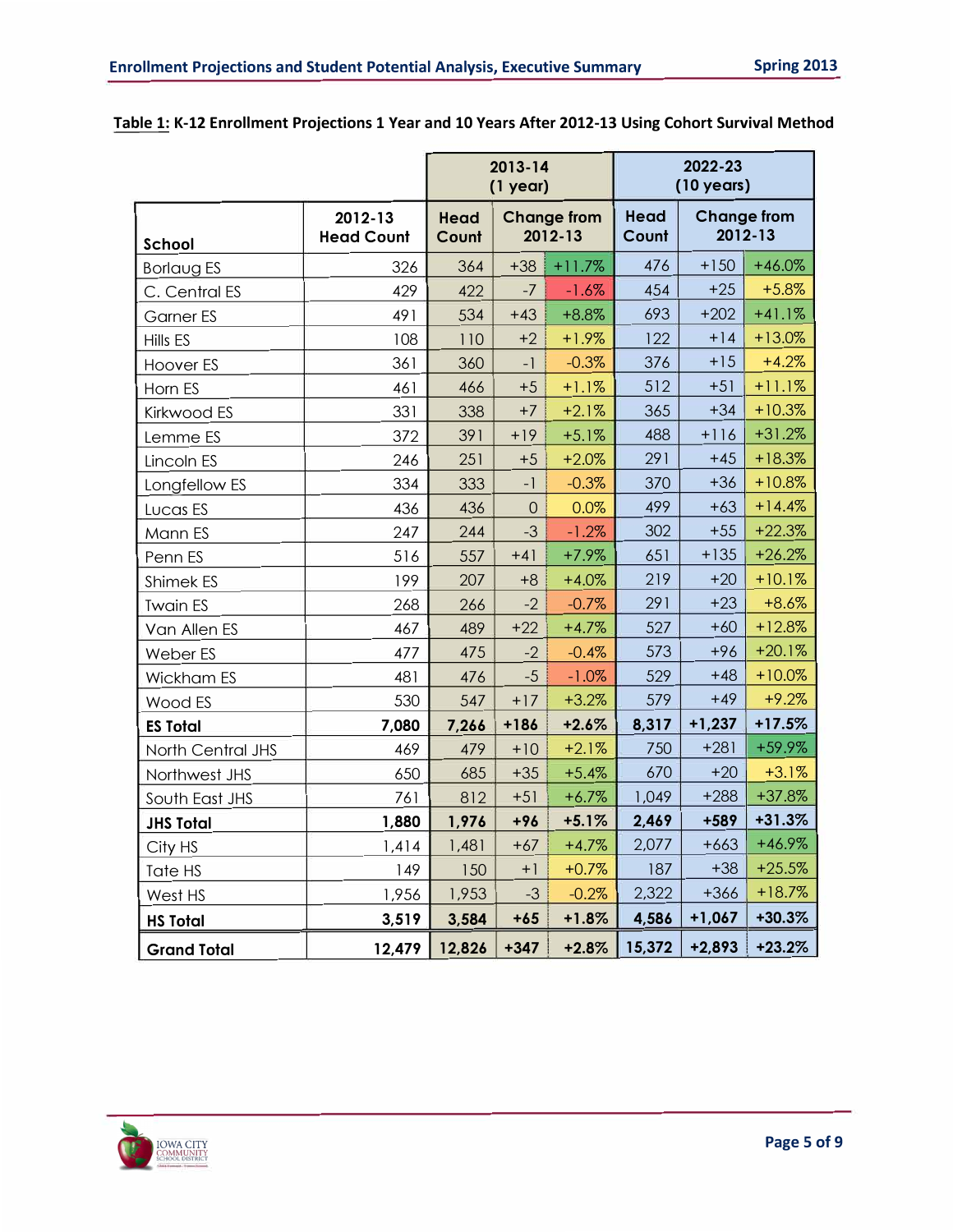|                     |                              | Next 20+ Years |                               |          | <b>Comparison to Cohort</b><br><b>Survival Method</b> |                   |  |
|---------------------|------------------------------|----------------|-------------------------------|----------|-------------------------------------------------------|-------------------|--|
| <b>School</b>       | 2012-13<br><b>Head Count</b> | Head<br>Count  | <b>Change from</b><br>2012-13 |          | <b>CS Method</b><br>$(2022 - 23)$                     | <b>Difference</b> |  |
| <b>Borlaug ES</b>   | 326                          | 364            | $+38$                         | $+11.7%$ | 476                                                   | $+112$            |  |
| C. Central ES       | 429                          | 480            | $+51$                         | $+11.9%$ | 454                                                   | $-26$             |  |
| <b>Garner ES</b>    | 491                          | 586            | $+95$                         | $+19.3%$ | 693                                                   | $+107$            |  |
| Hills ES            | 108                          |                | N/A                           |          | 122                                                   | N/A               |  |
| Hoover ES           | 361                          | 369            | $+8$                          | $+2.2%$  | 376                                                   | $+7$              |  |
| Horn ES             | 461                          | 473            | $+12$                         | $+2.6%$  | 512                                                   | $+39$             |  |
| Kirkwood ES         | 331                          | 337            | $+6$                          | $+1.8%$  | 365                                                   | $+28$             |  |
| Lemme <sub>ES</sub> | 372                          | 468            | $+96$                         | $+25.8%$ | 488                                                   | $+20$             |  |
| Lincoln ES          | 246                          | 277            | $+31$                         | $+12.6%$ | 291                                                   | $+14$             |  |
| Longfellow ES       | 334                          | 355            | $+21$                         | $+6.3%$  | 370                                                   | $+15$             |  |
| Lucas ES            | 436                          | 459            | $+23$                         | $+5.3%$  | 499                                                   | $+40$             |  |
| Mann ES             | 247                          | 266            | $+19$                         | $+7.7%$  | 302                                                   | $+36$             |  |
| Penn ES             | 516                          | 1,024          | $+508$                        | $+98.4%$ | 651                                                   | $-373$            |  |
| Shimek ES           | 199                          | 220            | $+21$                         | $+10.6%$ | 219                                                   | $-1$              |  |
| <b>Twain ES</b>     | 268                          | 340            | $+72$                         | $+26.9%$ | 291                                                   | $-49$             |  |
| Van Allen ES        | 467                          | 680            | $+213$                        | $+45.6%$ | 527                                                   | $-153$            |  |
| Weber ES            | 477                          | 563            | $+86$                         | $+18.0%$ | 573                                                   | $+10$             |  |
| <b>Wickham ES</b>   | 481                          | 664            | $+183$                        | $+38.0%$ | 529                                                   | $-135$            |  |
| Wood ES             | 530                          | 633            | $+103$                        | $+19.4%$ | 579                                                   | $-54$             |  |
| <b>Elem Total</b>   | 7,080                        | 8,666          | $+1,586$                      | $+22.4%$ | 8,317                                                 | $-349$            |  |
| North Central JHS   | 469                          | 692            | $+223$                        | $+47.5%$ | 750                                                   | $+58$             |  |
| Northwest JHS       | 650                          | 739            | $+89$                         | $+13.7%$ | 670                                                   | $-69$             |  |
| South East JHS      | 761                          | 859            | $+98$                         | $+12.9%$ | 1,049                                                 | $+190$            |  |
| <b>JH Total</b>     | 1,880                        | 2,290          | $+410$                        | $+21.8%$ | 2,469                                                 | $+179$            |  |
| City High           | 1,414                        | 1,633          | $+219$                        | $+15.5%$ | 2,077                                                 | +444              |  |
| Tate HS             | 149                          |                | N/A                           |          | 187                                                   | N/A               |  |
| West High           | 1,956                        | 2,305          | $+349$                        | $+17.8%$ | 2,322                                                 | $+17$             |  |
| <b>HS Total</b>     | 3,519                        | 4,087          | $+568$                        | $+16.1%$ | 4,586                                                 | $+499$            |  |
| <b>Grand Total</b>  | 12,479                       | 15,043         | $+2,564$                      | $+20.5%$ | 15,372                                                | $+329$            |  |

|  | Table 2: K-12 Enrollment Projections 20+ Years After 2012-13 Using Build-Out Analysis Method |
|--|----------------------------------------------------------------------------------------------|
|--|----------------------------------------------------------------------------------------------|

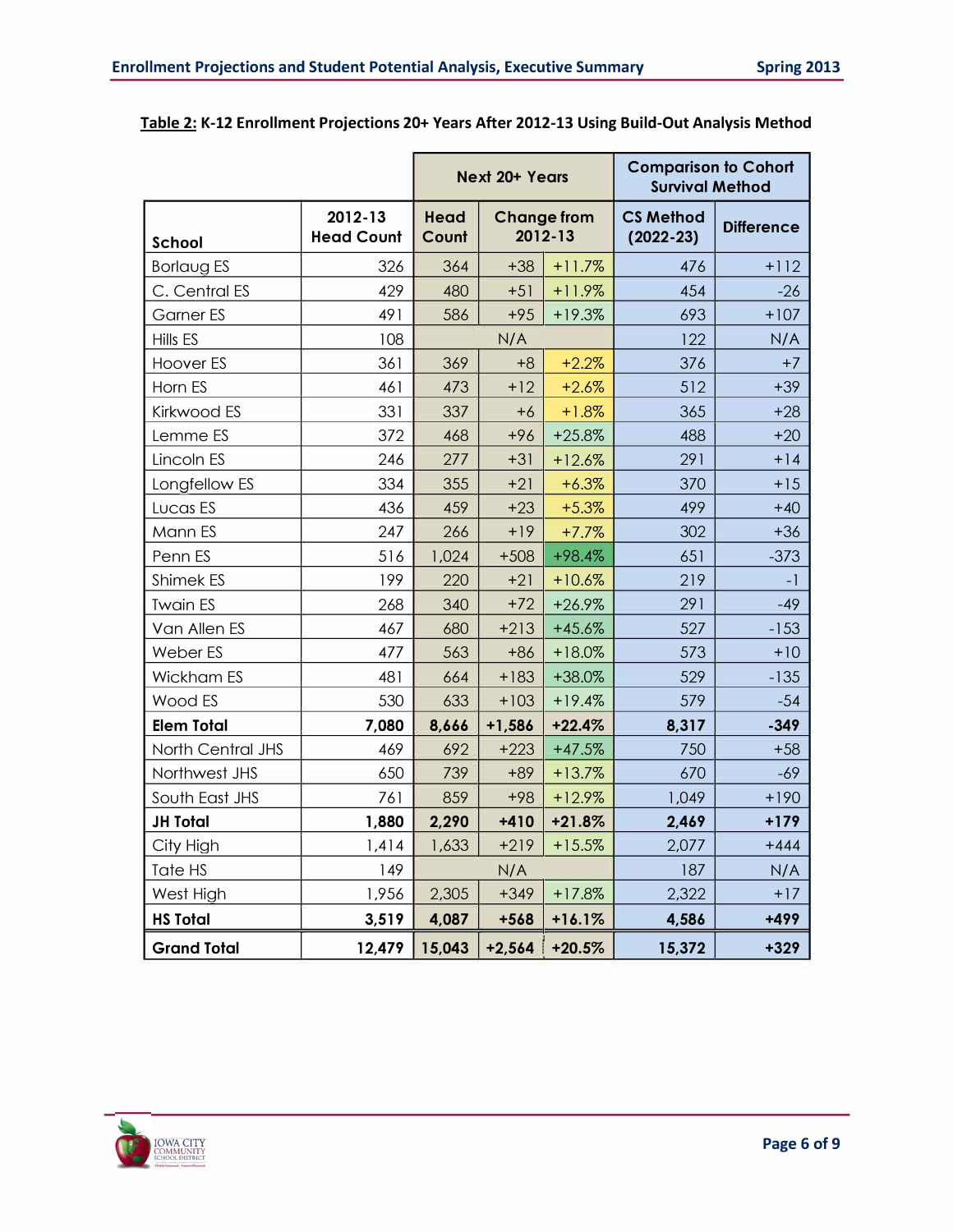| School            | 2012-13<br><b>Head Count</b> |
|-------------------|------------------------------|
| <b>Borlaug ES</b> | 27                           |
| C. Central ES     | 16                           |
| Garner ES         | 13                           |
| Hills ES          | 4                            |
| Hoover ES         | 10                           |
| Kirkwood ES       | 16                           |
| Mann ES           | 13                           |
| Shimek ES         | 29                           |
| <b>Twain ES</b>   | 31                           |
| Van Allen ES      | 32                           |
| Wood ES           | 39                           |
| Total             | 230                          |

#### **Table 3: 2012-13 Pre-School Enrollment**

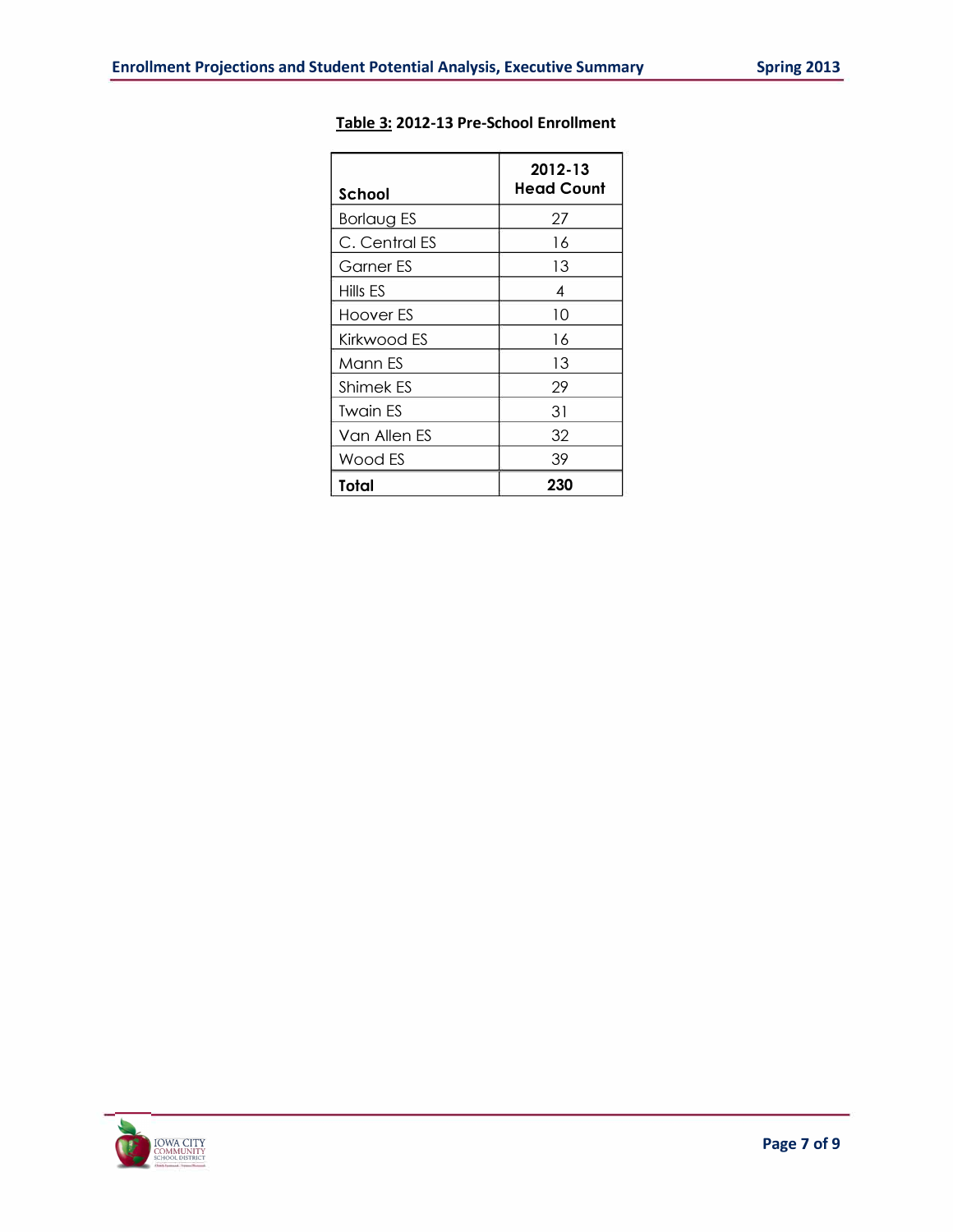**Weighted** 

| <b>Residents</b>                                                                         | Count          | Weight | Count     |
|------------------------------------------------------------------------------------------|----------------|--------|-----------|
| Resident public students for whom your district provides all, or a major portion of, the |                |        |           |
| instructional program within your district.                                              |                |        |           |
| Full-time K-12                                                                           | 12,207         | 1.000  | 12,207.00 |
| Pre-K Special Education                                                                  | 107            | 1.000  | 107.00    |
| Dual Enrolled K-8 or 9-12 Enrolled for Activity Program                                  | 43             | 0.100  | 4.30      |
| Home School Assistance K-12                                                              | 33             | 0.300  | 9.90      |
| Dual Enrolled and Home School Assistance K-8 or 9-12 Enrolled for Activity Program       | 55             | 0.400  | 22.00     |
|                                                                                          |                |        | Weighted  |
| <b>Students Leaving</b>                                                                  | Count          | Weight | Count     |
| <b>Open Enrolled Out</b>                                                                 |                |        |           |
| Full time K-12                                                                           | 360            | 1.000  | 360.00    |
| Dual Enrolled K-8 or 9-12 Enrolled for Activity Program                                  | 3              | 0.100  | 0.30      |
| Home School Assistance K-12                                                              | 0              | 0.300  | 0.00      |
| Dual Enrolled and Home School Assistance K-8 or 9-12 Enrolled for Activity Program       | 82             | 0.400  | 32.80     |
| <b>Tuitioned Out</b>                                                                     |                |        |           |
| Full time K-12                                                                           | 26             | 1.000  | 26.00     |
| Dual Enrolled K-8 or 9-12 Enrolled for Activity Program                                  | 0              | 0.100  | 0.00      |
| Home School Assistance K-12                                                              | 0              | 0.300  | 0.00      |
| Dual Enrolled and Home School Assistance K-8 or 9-12 Enrolled for Activity Program       | 0              | 0.400  | 0.00      |
| <b>Whole Grade Sharing Out</b>                                                           |                |        |           |
| Full time K-12                                                                           | 0              | 1.000  | 0.00      |
| Dual Enrolled K-8 or 9-12 Enrolled for Activity Program                                  | 0              | 0.100  | 0.00      |
| Home School Assistance K-12                                                              | 0              | 0.300  | 0.00      |
| Dual Enrolled and Home School Assistance K-8 or 9-12 Enrolled for Activity Program       | 0              | 0.400  | 0.00      |
|                                                                                          |                |        | Weighted  |
| <b>Students Entering</b>                                                                 | Count          | Weight | Count     |
| Open Enrolled In                                                                         |                |        |           |
| Full time K-12                                                                           | 110            | 1.000  | 110.00    |
| Dual Enrolled K-8 or 9-12 Enrolled for Activity Program                                  | $\mathbf{1}$   | 0.100  | 0.10      |
| Home School Assistance K-12                                                              | 5              | 0.300  | 1.50      |
| Dual Enrolled and Home School Assistance K-8 or 9-12 Enrolled for Activity Program       | $\overline{4}$ | 0.400  | 1.60      |
| <b>Tuitioned In</b>                                                                      |                |        |           |
| Full time K-12                                                                           | 21             | 1.000  | 21.00     |
| Dual Enrolled K-8 or 9-12 Enrolled for Activity Program                                  | $\mathbf{0}$   | 0.100  | 0.00      |
| Home School Assistance K-12                                                              | $\mathbf{0}$   | 0.300  | 0.00      |
| Dual Enrolled and Home School Assistance K-8 or 9-12 Enrolled for Activity Program       | $\Omega$       | 0.400  | 0.00      |
| <b>Whole Grade Sharing In</b>                                                            |                |        |           |
| Full time K-12                                                                           | $\mathbf{0}$   | 1.000  | 0.00      |
| Dual Enrolled K-8 or 9-12 Enrolled for Activity Program                                  | $\Omega$       | 0.100  | 0.00      |

#### **Table 4: 2012-13 Enrollment as Reported to the Iowa Department of Education**

(Continued on next page ... )

Home School Assistance K-12 **0 0.300 0.00** 0.300 0.00 Dual Enrolled and Home School Assistance K-8 or 9-12 Enrolled for Activity Program 0 0 0.400 0.00